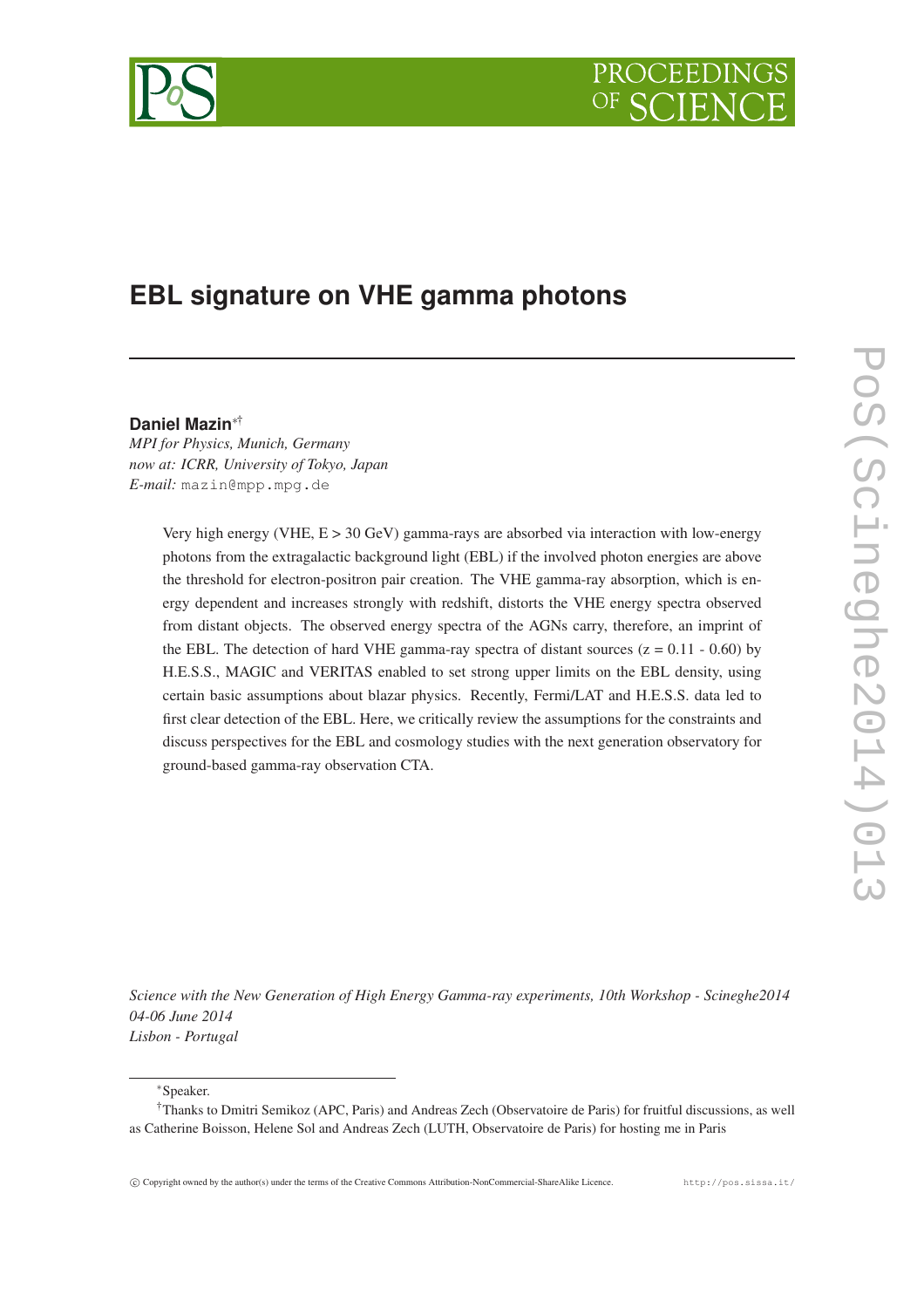#### 1. Extragalactic Background Light

During the star and galaxy formation history a diffuse extragalactic radiation field has been accumulated in the ultraviolet to far infrared wavelength regimes. This radiation field, commonly referred to as the extragalactic background light (EBL), is the second largest, in terms of the contained energy, background after the Cosmic Microwave Background of 2.7 K (CMB). While the CMB conserves the structure of the universe at the moment of the decoupling of matter and radiation following the Big Bang (at redshift  $z \approx 1000$ ), the EBL is a calorimetric measure of the entire radiant energy released by processes of structure formation that have occurred since the decoupling.

A closer look to the UV – infrared backgrounds is given in Figure 1, left plot. From right to left, the spectral energy distributions of the three major components are shown: the cosmic microwave background (CMB), the cosmic infrared background (CIB), and the cosmic optical background (COB). The COB, peaking at around  $1 \mu m$  is believed to originate directly from stars. The CIB, having its peak at  $\sim$ 100µm, results mostly from starlight that has been absorbed by dust inside galaxies and reemitted at higher wavelengths. Throughout this paper, we will refer to COB and CIB together as EBL. Other contributions, like emission from AGN and quasars are expected to produce no more than 5 to 20% of the total EBL density in the mid IR (see e.g. [1] and references therein).



Figure 1: *Left:* Schematic Spectral Energy Distributions (SED) of the most intense backgrounds in the universe. From right to left: the cosmic microwave background (CMB), the cosmic infrared background (CIB) and the cosmic optical background (COB). The last two components together are called EBL. Plot adopted from [2]. *Right:* Attenuation coefficients  $exp(-\tau)$  as a function of γ-ray energy. The model and uncertainties are from [7]. The curves represent the expected attenuation of the VHE  $\gamma$ -ray spectra for different source distances.

The EBL is difficult to measure directly due to strong foregrounds from our solar system and the Galaxy. The observation of distant sources of VHE γ-rays using Imaging Air Cherenkov Telescopes (IACT, such as H.E.S.S., MAGIC or VERITAS) provides a unique indirect measurement of the EBL. The precision of the EBL constraints set by the IACT improved remarkably in the last few years. In addition to the IACTs, the LAT instrument on board the Fermi satellite operating in the energy regime between 100 MeV and  $>$ 300 GeV has shown a high sensitivity to the EBL imprint on the energy spectra of distant sources. Even if the event statistics is rather limited for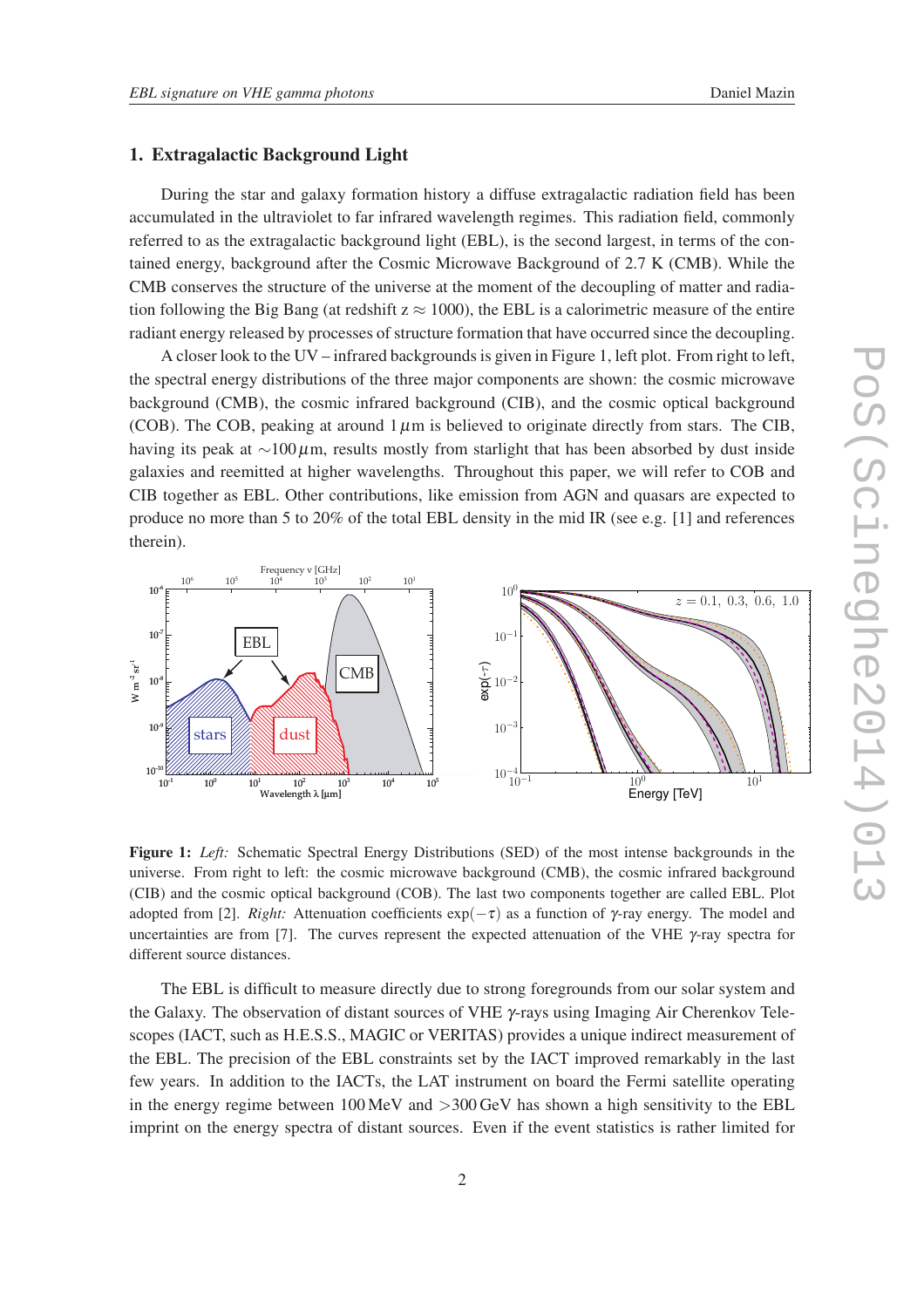high energy (E>30 GeV) events of the  $\sim 1$ m<sup>2</sup> instrument, the combination of the event statistics at lower energies, in the EBL unabsorbed regime, and the large number of detected sources help to significantly constrain the EBL density. Contemporaneously with the IACT and Fermi/LAT constraints, there has been rapid progress in resolving a significant fraction of this background with the deep galaxy counts at infrared wavelengths from the Infrared Space Observatory (*ISO*) and from the *Spitzer* satellite as well as at sub-millimeter wavelengths from the Submillimeter Common User Bolometer Array (SCUBA) instrument. The current status of direct and indirect EBL measurements (excluding limits from the IACTs) can be found in [3].

In total, the collective limits on the EBL between the UV and far-IR confirm the expected two peak structure, although the absolute level of the EBL density remains uncertain by a factor of 2 to 10. In addition to this consistent picture, several direct measurements in the near IR have also been reported (e.g. [4]), significantly exceeding the expectations from source counts (see [5] and [6] for recent reviews). If this claimed excess of the EBL is real, it might be attributed to emissions by the first stars in the history of the universe. These so-called Population III stars are believed to be heavy stars with a very low metallicity.

#### 2. VHE γ-rays from blazars as a probe of the EBL

On the way from the source to the observer, VHE  $\gamma$ -rays can suffer absorption losses by interaction with the low energy photons of the EBL. The corresponding reaction is the pair-production of an electron-positron pair:

$$
\gamma_{\text{VHE}} + \gamma_{\text{EBL}} \longrightarrow e^+ + e^- \quad \text{with } E_{\gamma_{\text{VHE}}} \cdot E_{\gamma_{\text{EBL}}} > (m_e c^2)^2 \tag{2.1}
$$

The optical depth of the VHE  $\gamma$ -rays,  $\tau(E)$ , emitted at the redshift *z*, can then be calculated by solving the three-fold integral:

$$
\tau(E_{\gamma},z) = \int_0^z d\ell(z') \int_{-1}^1 d\mu \frac{1-\mu}{2} \int_{\varepsilon'_{th}}^{\infty} d\varepsilon' n(\varepsilon',z') \sigma_{\gamma\gamma}(\varepsilon',E',\mu)
$$
\n(2.2)

 $E<sub>\gamma</sub> :=$  gamma-ray energy in the observer frame work

 $E' :=$  redshifted gamma-ray energy at the place of pair creation

 $\varepsilon'$  : = redshifted energy of soft photons at the place of pair creation

 $\mu := \cos \theta$ 

 $n(\varepsilon) :=$  EBL energy density

 $d\ell(z) :=$  distance element

The expected optical depth for VHE  $\gamma$ -ray fluxes from sources at different redshifts is shown in Fig. 1, right panel. Hereby, the model from [7] is used to estimate the EBL density. One can see that the optical depth is not only redshift but also energy dependent. It is evident that a low threshold of a VHE γ-ray detector is essential to observe distant sources.

There are two major aspects concerning the interconnection between VHE  $\gamma$ -rays and the EBL:

1. The EBL leaves a unique imprint on the VHE spectra. This imprint can be used to study the EBL.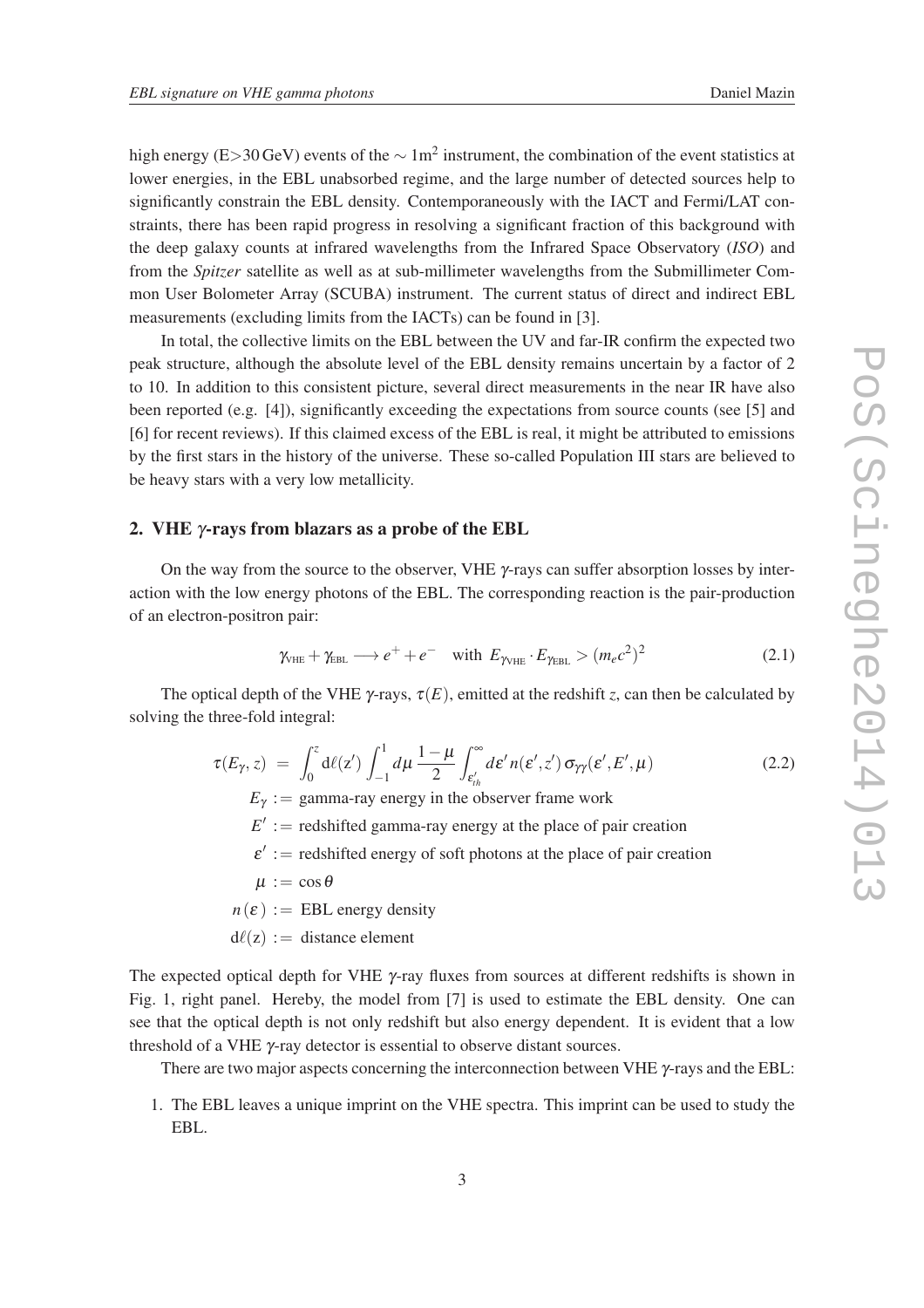- 
- 2. The impact of EBL onto VHE spectra is fundamental. We need to understand EBL in order to study intrinsic properties of the VHE γ-ray sources.

Concerning point (1): From a single observed energy spectrum of a distant VHE  $\gamma$ -ray source, it is rather difficult if not impossible to distinguish between the imprint of the EBL and intrinsic features of the source. Observed features can be source inherent due to an internal absorption inside the source or due to a source, which does not provide necessary conditions for acceleration of charged particles to high enough energy. A way to pin-point the EBL impact is to use population studies of many extragalactic sources: whereas the intrinsic features might be different, the imprint of the EBL is the same (at a given redshift). With the current population of VHE γ-ray sources, it is only possible to set limits on the EBL by arguing that the observed spectra contain at least the imprint of the EBL and by making some assumptions on the intrinsic source spectra.

Note that only extragalactic VHE γ-ray emitters suffer from the absorption by the EBL. For the galactic sources, the effect is negligible up to energies of about 100 TeV. For higher energies, the absorption by the photon field of the CMB starts to be important.

The observed VHE  $\gamma$ -ray spectrum of a source ( $F_{\text{obs}}$ ) can be used to reconstruct the intrinsic spectrum  $(F_{\text{intr}})$ , i.e. the one at the source location:

$$
F_{\text{intr}} = \exp(\tau) \times F_{\text{obs}},\tag{2.3}
$$

whereas  $\tau$  is an energy and distance dependent optical depth of VHE  $\gamma$ -rays. By measuring the observed spectrum of a source and inferring certain limits on the intrinsic spectrum of the source, it is thus possible to constrain  $\tau$  and, therefore, to constrain the EBL density.

Flat Spectrum Radio Quasars (FSRQ) and BL Lacs are subclasses of AGNs, which have their jet aligned close to the line of sight of the observer. The two subclasses are jointly called "blazars". According to an accepted paradigm, in AGNs VHE γ-ray photons are produced by VHE electrons or protons, which are accelerated to VHE energies through a shock acceleration. Lorentz factors in the jets and the jet alignment towards the observer enhance chances to detect VHE γ-ray emission for blazars. Blazars are indeed the so far most prominent class of VHE  $\gamma$ -ray emitting extragalactic objects. In the shock acceleration models, the hardest index obtained for the accelerated particles is  $s = 1.5$  (see e.g. [8]). In the case of protons interacting with ambient plasma, the resulting  $\gamma$ -ray spectrum has the same slope as *s*, i.e.  $\Gamma_{\text{int}} = 1.5$ . In the case of electrons, the spectrum of the γ-rays emitted through inverse Compton scattering is expected to be steeper than 1.5 under most circumstances. Therefore, different authors [9, 10, 11] assumed  $\Gamma_{int} = 1.5$  to be the hardest possible intrinsic spectrum, and using this criterion stringent EBL limits were derived. It was, however, argued that stochastic electron acceleration [12], truncated electron spectra [13] or internal absorption (e.g. [14, 15]) can lead to even harder VHE γ-ray spectra than with an index of  $\Gamma_{\text{int}} = 1.5$ although up to now no harder spectra with  $\Gamma_{int}$  < 1.5 have been observed at lower energies, where no EBL absorption takes place.

#### 3. The status and the prospects of the indirect EBL constraints

Several constraints on the EBL were set in the recent years using data from the IACTs and Fermi/LAT (e.g. [9, 10, 11]). The first constraints were made using individual sources only, which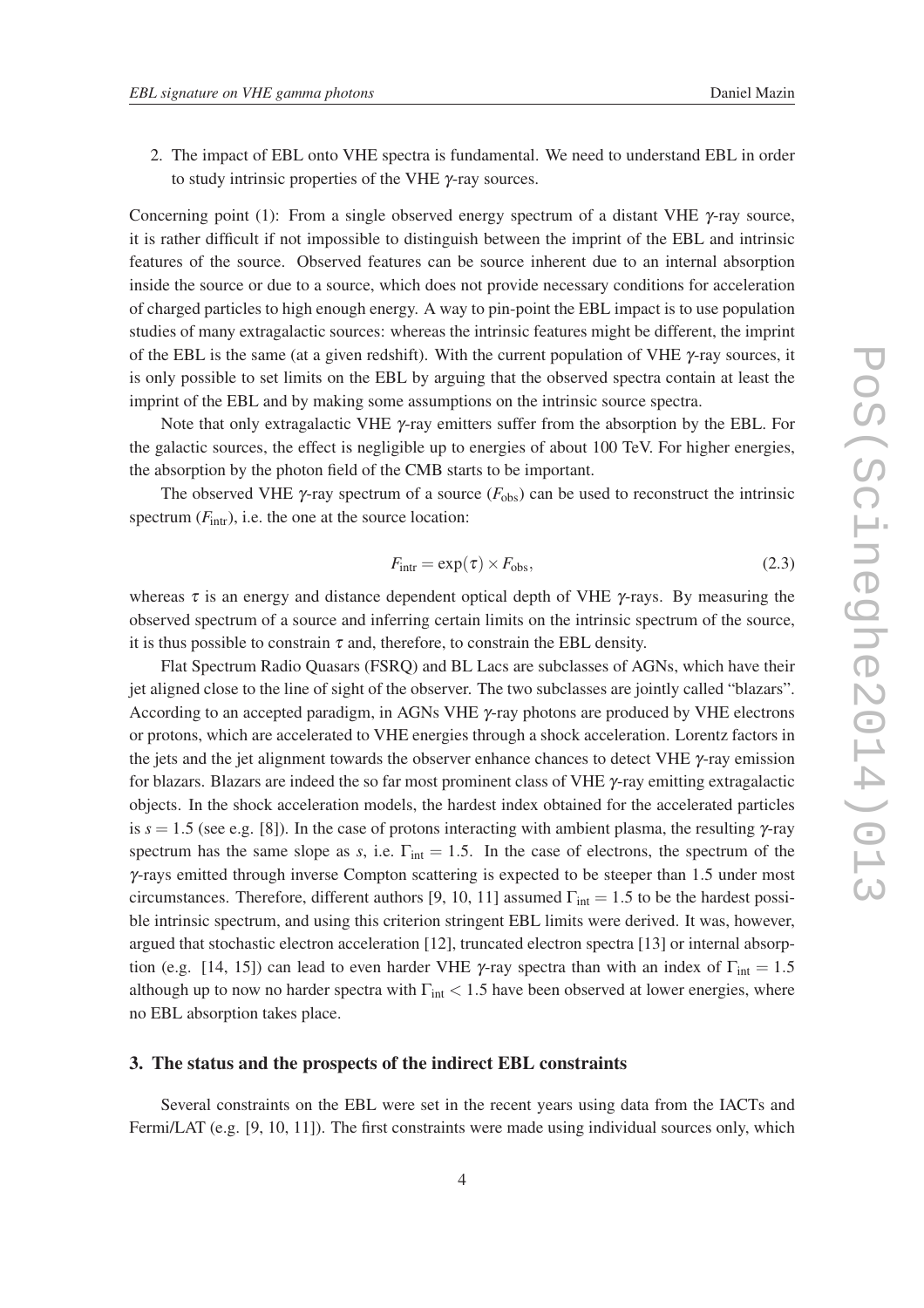led to criticism that the limits are source specific and if the selected sources are some what "special" the derived EBL limits would be model-dependent because the underlying assumption for the constraints is that the VHE sources are "typical".

In order to avoid this dependency [16] performed a scan over many hypothetical EBL realizations (over 8 million different ones). The authors also tested all available blazar spectra (until 2006) to generalize the EBL limits. The derived limits favor a low EBL level and are in good agreement with galaxy counts from the optical to the mid infrared regimes. Again, the cosmological origin of the near infrared excess (e.g.[4]) can be ruled out even for the extreme case of  $\Gamma_{\text{int}} = 2/3$ . The study was updated in 2012 by [3] with more sources confirming the findings from the earlier work, see Figure 2.



Figure 2: Upper limits on the EBL density as derived in [3].

More recently, in independent works by [17] and [18], it was argued that available data from the detected VHE blazars are already sufficient to measure the EBL, not just derive upper limits on the EBL density. The results, however, either assume some specific AGN model to be at work [18] or a power law shape of the intrinsic photon spectra at energies between GeV and TeV regimes [17].

The Fermi/LAT collaboration also derived limits on the EBL density using two years of LAT data [19]. With more data, the LAT collaboration succeeded to derive EBL density using an assumption of the smoothness of the blazar spectra and arguing that the lever arm at low energies (where no EBL absorption is taking place) is a very good proxy of the intrinsic spectrum in the EBL-affected energy regime [20]. A clear advantage of the technique is the usage of the global spectral likelihood fit, leaving the normalization of the EBL as the only free parameter. The derived EBL density is, within some 20-50% statistical uncertainty on the level of the light from resolved galaxies. This study shows also the first results of the EBL evolution, i.e. how the EBL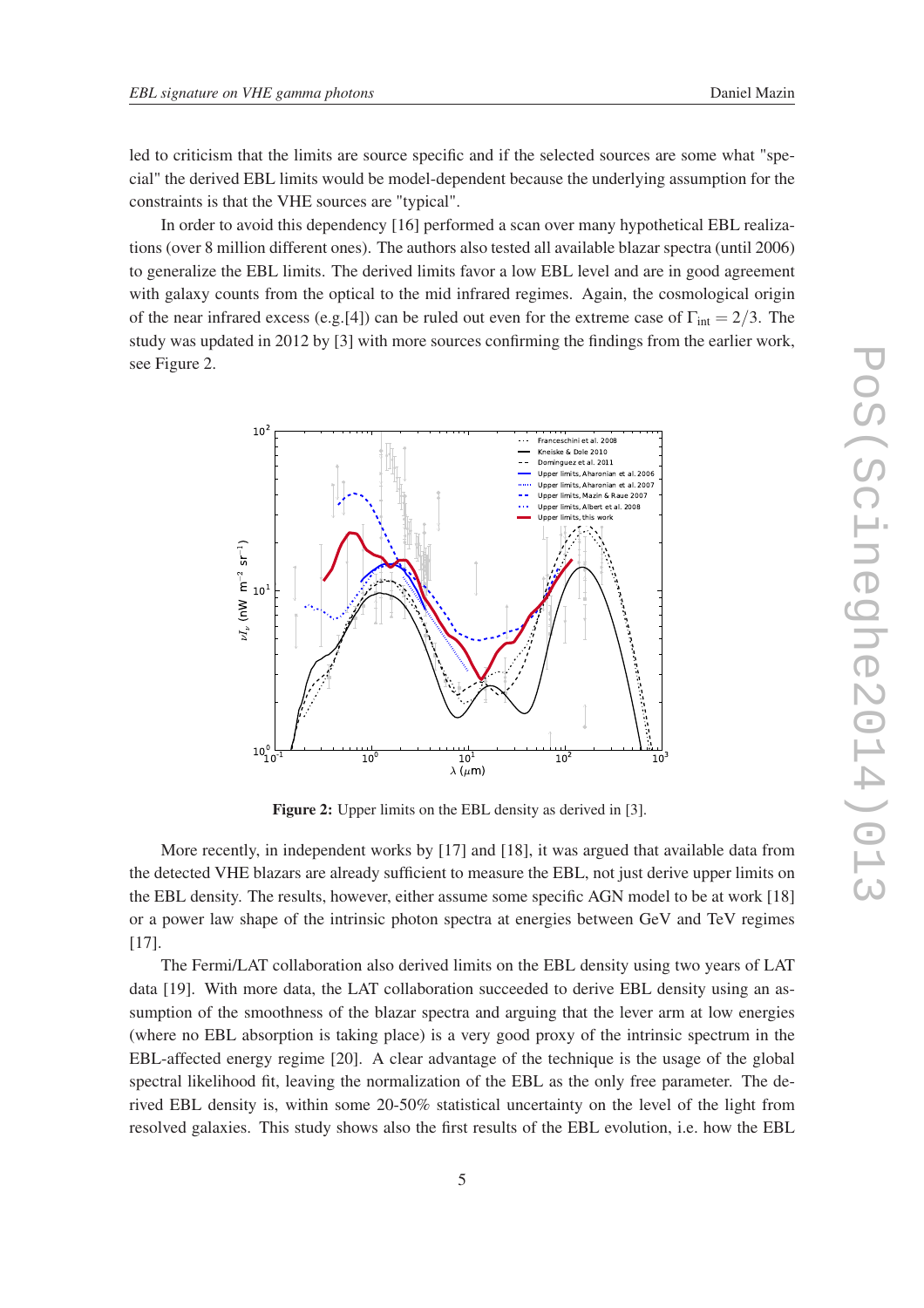evolved in time, which is an important test of the galaxy and star formation models.

In a parallel independent work by the H.E.S.S. collaboration, similar study was done using high energy photons from blazars, that were measured with the H.E.S.S IACTs [21]. Even if the farthest source used in this study was at  $z=0.2$ , the result also ruled out a no-EBL scenario on a level of more than 5 standard deviations.

A summary of the current limits on the EBL density is shown in Figure 3. The X-axis denotes the redshift and the Y-axis the measured EBL density normalized to the density predicted in the model by [22], which is in a good agreement with the models by, e.g., [23, 7, 24]. Typical error of the measurement is 20-50%, which is not sufficiently small to distinguish between the individual EBL models. However, it is an important result showing that the technique works fine and once more blazar spectra with higher precision will be measured, the EBL measurement will also improve.

Cherenkov Telescope Array (CTA) is the next generation IACT array, with ten-times better sensitivity than the current IACTs and an extended energy coverage between 30 GeV and 300 TeV [25]. The telescopes are now under design and in the prototyping phase with an aim to start scientific observations in both hemispheres by 2020. Several studies were performed to investigate the power of CTA to the cosmology and EBL, see, e.g., [26, 27]. The power to resolve the EBL density with CTA, assuming there are enough sources of high energy photons, is illustrated in Figure 3 by the red solid line. This particular simulation assumes measurement of 10 blazars per redshift bin for 10 h each source and an averaged source flux of about 50% the one of the Crab nebula at 100 GeV. Though this may sound like a very high flux from too many sources, the time scale when such flares need to be accumulated is long: 20 years. In the last 10 years of observations with IACTs, about 5–10 blazar flares on that flux level were measured per year. Therefore, the assumption is realistic. The statistical limits from such EBL measurement can become even tighter if the sources will be found at a higher flux level increasing the photon statistics in the EBL affected regime. However, systematic uncertainties will dominate the measurement when trying to resolve the EBL at a level better than 5-10% uncertainty. Still, CTA promises to become a great instrument to study EBL density and EBL evolution.



Figure 3: First steps towards resolving the EBL evolution. H.E.S.S. and Fermi/LAT results are shown as well as a prediction for CTA.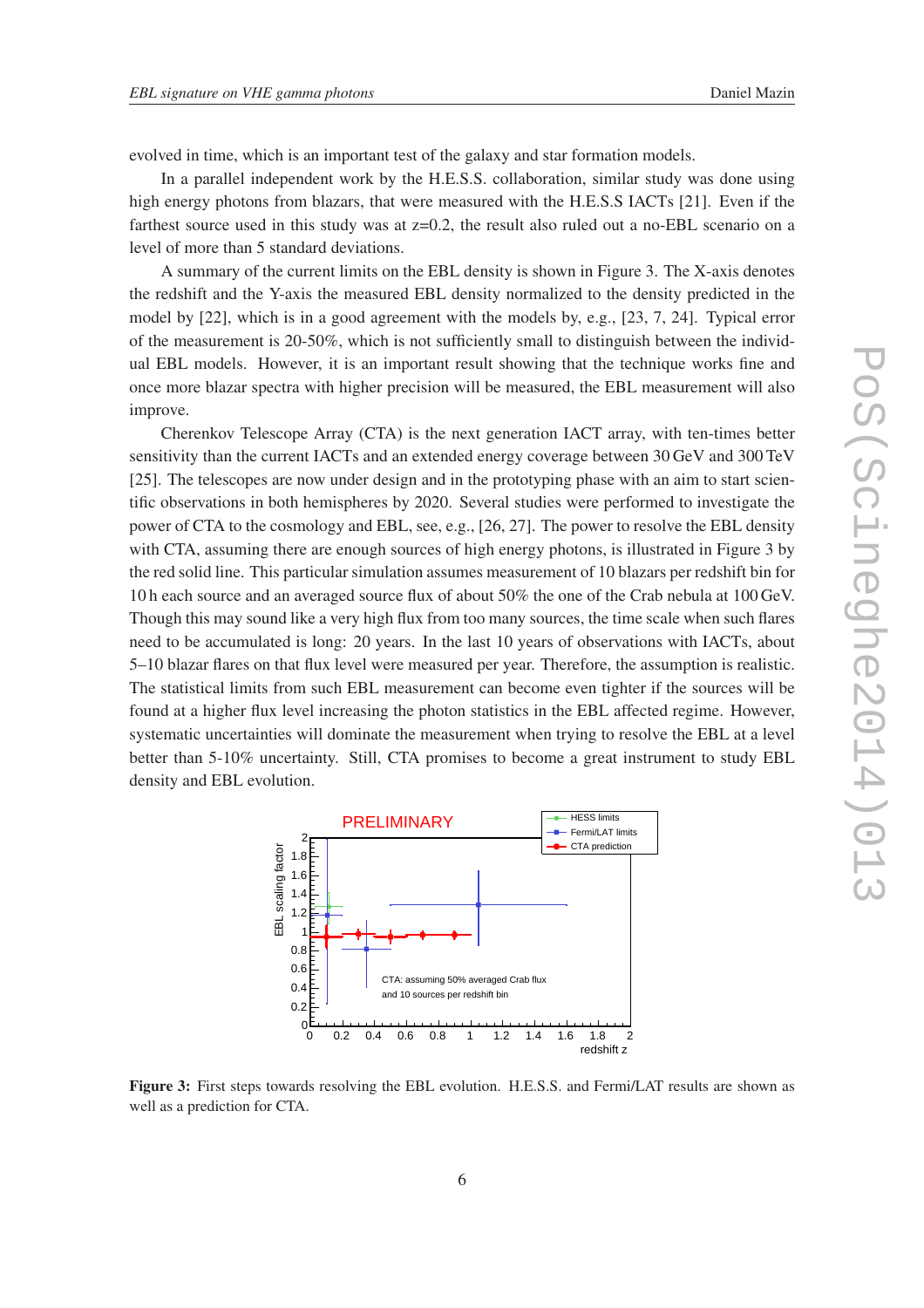#### 4. Pile-ups in the energy spectra of VHE sources

In the same time with the EBL constraints and measurements derived using VHE spectra of blazars, there is an increasing concern that many de-absorbed (i.e. corrected for the EBL absorption) spectra show a pile-up at highest energies measured, in the range 300 GeV to tens of TeV, depending on the source. The pile-up effect in the de-absorbed spectra was measured by [29] with a combined significance of 4.2 standard deviations. Also, in a recent publication by the VERITAS collaboration [30] the de-absorbed spectrum of PKS 1424+240 showed a possible pile up even if assuming the lower limit on the redshift of the source  $(z=0.6)$ , which is uncertain (see Figure 4). One of the explanations of the pile-up effect, if real, is the line-of-sight interactions of high-energy cosmic rays with cosmic microwave background radiation (CMBR) and EBL. In this scenario the secondary gamma rays are emitted relatively close to the observer, which provides a plausible explanation of the observed hard spectra, see e.g. [31, 32, 33]. Some other possibilities also exist, including Lorentz variance violation or invoking axion-like new particles that oscillate into gamma rays, e.g. [28, 34], preventing strong absorption of the gamma-ray flux by the EBL. However, there is no solid, beyond systematic uncertainties, evidence yet that the pile-up effect is real and not some combination effect of spectral energy reconstruction in some sources and uncertainties in redshift determination.



Figure 4: The VHE spectrum of PKS 1424+240 derived from the 2013 VERITAS dataset. The solid red line represents the power-law fit to the observed data. These data are shown with an envelope representing a 40% systematic error on the source flux and index error of  $\pm 0.3$ . The data are also shown after correction for EBL-absorption by [24], assuming  $z = 0.6035$  (gray points), along with the power-law (long-dashed line) fit to the absorption-corrected data. Figure from [30].

#### 5. Fermi/LAT sources for EBL and cosmology studies with CTA

Finally, we investigate if there will be a sufficient amount of blazars that can be used by CTA to constrain and measure the EBL. In a study, that we are going to publish elsewhere, we extrapolate the Fermi/LAT measured sources into the CTA domain and simulate CTA response to those after 10–20 h of observation of each source. Minimal zenith angle of observation as well as the EBL attenuation are taken into account. Two CTA observatories, one in the North and one in the South, are assumed. The input of the study is the Fermi/LAT hard source catalog, 1FHL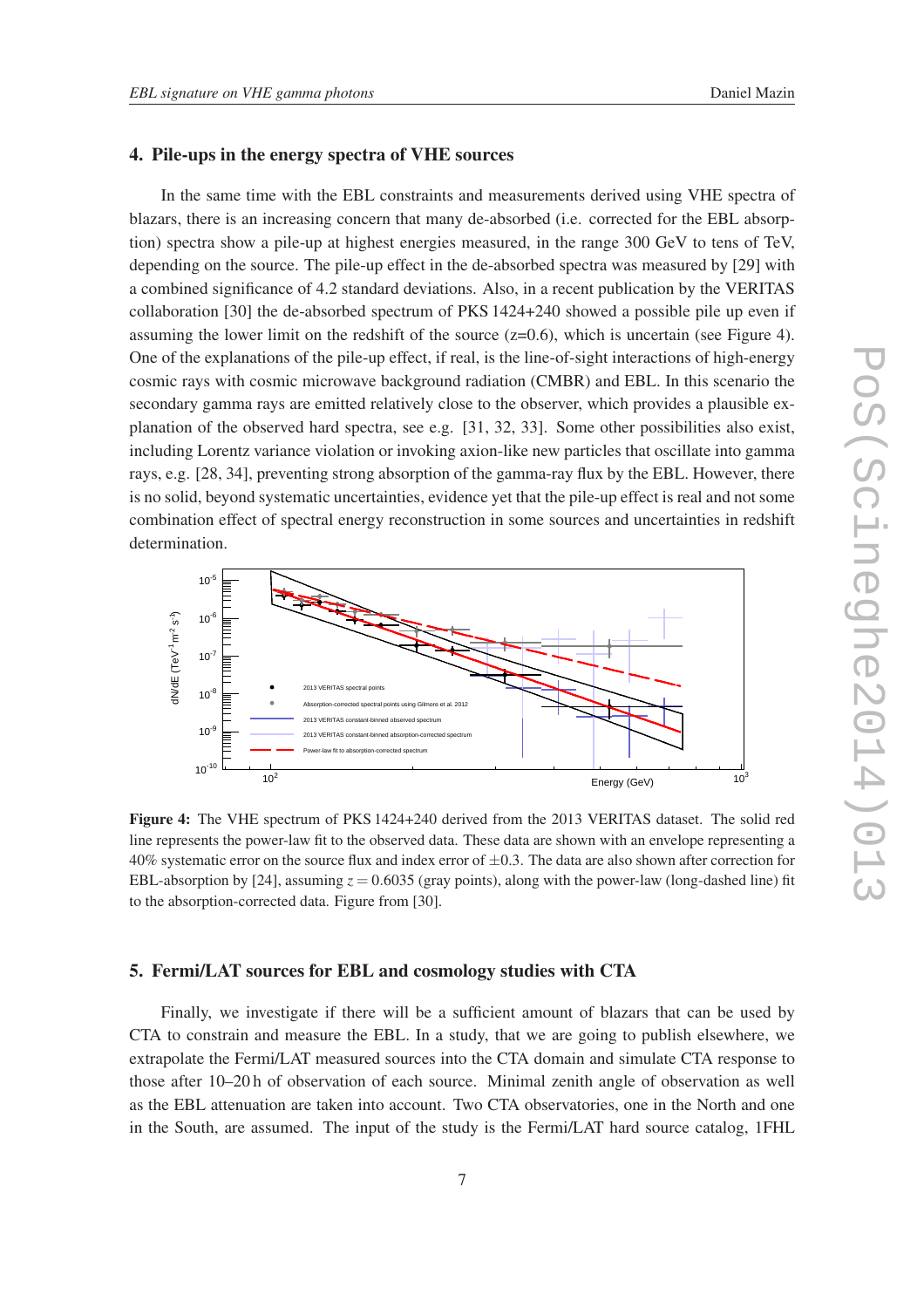[35]. Using only sources from this catalog alone, and assuming averaged flux state, we obtain a catalog of potential CTA blazars, see Figure 5. The Figure shows blazars in Galactic coordinates. The black dots depict the blazars from 1FHL that have measured photons with  $E > 50$  GeV, the red dots potential CTA blazars and in blue the already detected IACT sources among the 1FHL catalog. As one can see, many of the already detected IACT blazars fall below the CTA 10-h sensitivity. This is typically because of two reasons: a) (rare) the power law extrapolation from 1FHL is too pessimistic or b) (common) the sources were measured with IACTs during gammaray flaring activity. We, therefore, conclude, that the study provides a low limit on the sources that will be detected with CTA. Redshift dependent numbers of CTA blazars are shown in Table 1. It is clear that to study distant universe, here at *z* > 0.4, CTA needs to catch sources during gamma-ray flaring activity. In order to maximize the chances to catch blazars during flare activity, an extensive effort of source monitoring must be performed at several wavelength, including the gamma-ray band.

As the number of distant  $(z>0.4)$  sources to be seen with CTA is in order of 25 it is important to re-observe detected sources, mainly if observed in flaring states. Whereas the emission region and flare characteristics might be different at every flare, the EBL imprint on the energy spectrum will remain the same, re-detecting which would make the EBL measurements more solid.



Figure 5: Sky map in galactic coordinates with potential and already detected sources for EBL and cosmology studies. 1FHL blazars that have photons with *E* > 50 GeV are shown in black dots, already detected blazars among them are blue dots, and potentially detectable blazars with CTA assuming averaged flux state are in red.

### References

- [1] I. Matute, F. La Franca, F. Pozzi, et al., *Astronomy & Astrophysics* 451, 443–456 (2006).
- [2] H. Dole, G. Lagache, Puget, et al., *Astronomy & Astrophysics* 451, 417–429 (2006).
- [3] M. Meyer, M. Raue, D. Mazin and D. Horns, *Astronomy & Astrophysics*, 542, A59 (2012).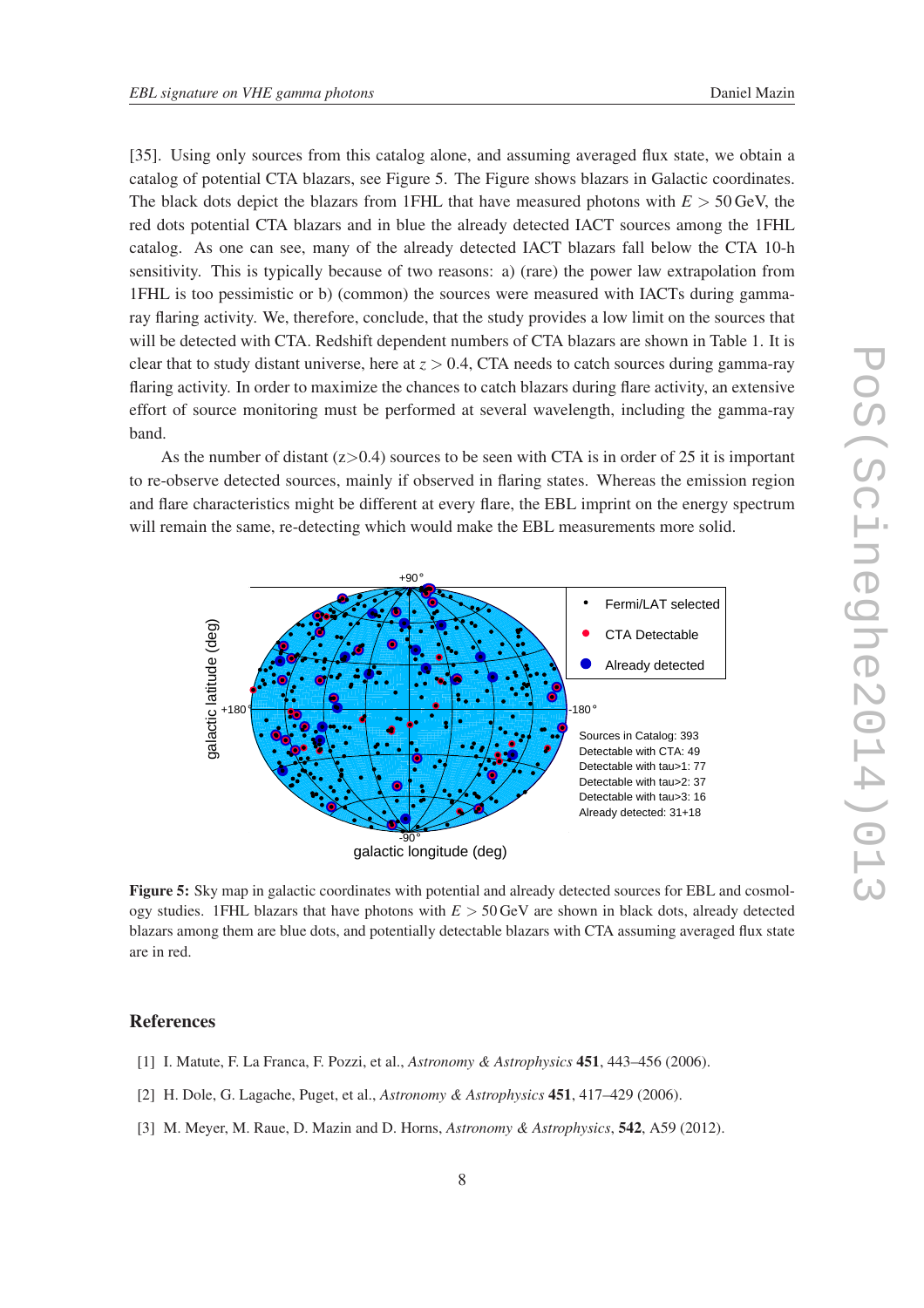|             | $z < 0.2$   $0.2 < z < 0.4$   $0.4 < z < 0.6$   $0.6 < z < 0.8$   $z > 0.8$   Total |  |  |
|-------------|-------------------------------------------------------------------------------------|--|--|
| South       |                                                                                     |  |  |
| North       |                                                                                     |  |  |
| South+North |                                                                                     |  |  |

Table 1: Prediction for minimum number of blazars that will be detected with CTA for an exposure of 10–20 h each. The prediction is preliminary and is based on Fermi/LAT 1FHL catalog alone.

- [4] T. Matsumoto, S. Matsuura, H. Murakami, M. Tanaka, M. Freund, M. Lim, M. Cohen, M. Kawada & M. Noda, *The Astrophysical Journal* 626, 31–43 (2005), astro-ph/0411593.
- [5] M. G. Hauser & E. Dwek, *Annual Review of Astronomy & Astrophysics* 39, 249 (2001).
- [6] A. Kashlinsky, *Phys. Rep.* 409, 361–438 (2005), astro-ph/0412235.
- [7] A. Dominguez, J. Primack, D. J. Rosario, et al., *MNRAS* 410, 2556-2578 (2011).
- [8] M. A. Malkov & L. O'C Drury, *Reports on Progress in Physics* 64, 429–481 (2001).
- [9] F. A. Aharonian, A. G. Akhperjanian, M. Beilicke, et al., *Astronomy & Astrophysics* 403, 523 (2003), astro-ph/0301437.
- [10] F. Aharonian, A. G. Akhperjanian, A. R. Bazer-Bachi, et al., *Nature* 440, 1018–1021 (2006).
- [11] J. Albert, E. Aliu, H. Anderhub, et al., *Science* 320, 1752– (2008), arXiv:0807.2822.
- [12] F. W. Stecker, M. G. Baring & E. J. Summerlin, *The Astrophysical Journal, Letters* 667, L29–L32 (2007), arXiv:0707.4676.
- [13] K. Katarzynski, G. Ghisellini, F. Tavecchio, J. Gracia & L. Maraschi, ´ *MNRAS* 368, L52–L56 (2006), arXiv:0603030.
- [14] J. Sitarek & W. Bednarek, *Ap&SS* 309, 105–109 (2007), arXiv:0610313.
- [15] F. A. Aharonian, D. Khangulyan & L. Costamante, *MNRAS* 387, 1206–1214 (2008).
- [16] D. Mazin & M. Raue, *Astronomy & Astrophysics* 471, 439–452 (2007), arXiv:astro-ph/0701694.
- [17] M. R. Orr, F. Krennrich, and E. Dwek, *The Astrophysical Journal*, 733, 77 (2011).
- [18] A. Dominguez, J. D. Finke, F. Prada, et al., *The Astrophysical Journal*, 770, 77 (2013).
- [19] A. A. Abdo, M. Ackermann, M. Ajello, et al., *The Astrophysical Journal*, 723, 1082 (2010).
- [20] M. Ackermann, M. Ajello, A. Allafort, et al., *Science*, 338, 1190–1192 (2012).
- [21] A. Abramowski, F. Acero, F. Aharonian, et al., *Astronomy & Astrophysics*, 550, A4 (2013).
- [22] A. Franceschini, G. Rodighiero & M. Vaccari, *Astronomy & Astrophysics* 487, 837–852 (2008), arXiv:0805.1841.
- [23] T. M. Kneiske & H. Dole, *Astronomy & Astrophysics* 515, 19 (2010)
- [24] R. C. Gilmore, R. S. Somerville, J. R. Primack, and A. Dominguez *MNRAS* 422, 3189 (2012)
- [25] B. S. Acharya, M. Actis, T. Aghajani, et al., *Astropart. Phys.* 43, 3–18 (2013)
- [26] M. Raue & D. Mazin, *Astropart. Phys.* 34, 245-256 (2010), arXiv:1005.1196
- [27] D. Mazin, M. Raue, B. Behera, et al., *Astropart. Phys.* 43, 241–251 (2013)